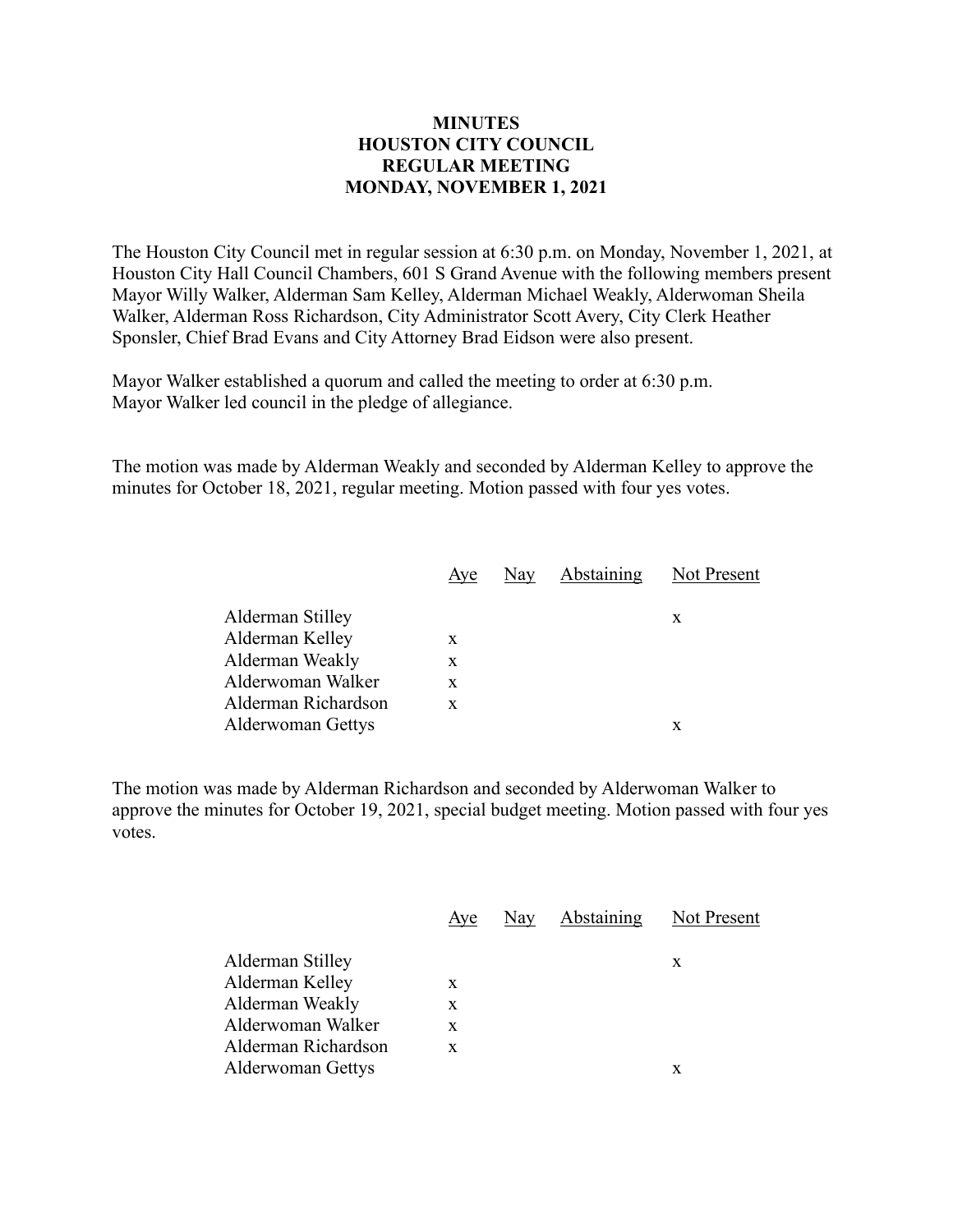The motion was made by Alderman Kelley and seconded by Alderman Weakly to approve the minutes for October 26, 2021, special budget meeting. Motion passed with four yes votes.

|                     | Aye |   | Nay Abstaining Not Present |
|---------------------|-----|---|----------------------------|
| Alderman Stilley    |     |   | X                          |
| Alderman Kelley     |     | X |                            |
| Alderman Weakly     |     | X |                            |
| Alderwoman Walker   |     | X |                            |
| Alderman Richardson |     | X |                            |
| Alderwoman Gettys   |     |   | x                          |
|                     |     |   |                            |

The motion was made by Alderwoman Walker and seconded by Alderman Weakly to approve payment for payroll of October 25, 2021. Motion passed with four yes votes.

|                     | Aye | Nay | Abstaining Not Present |   |
|---------------------|-----|-----|------------------------|---|
| Alderman Stilley    |     |     |                        | X |
| Alderman Kelley     | X   |     |                        |   |
| Alderman Weakly     | X   |     |                        |   |
| Alderwoman Walker   | X   |     |                        |   |
| Alderman Richardson | X   |     |                        |   |
| Alderwoman Gettys   |     |     |                        | x |
|                     |     |     |                        |   |

The motion was made by Alderman Kelley and seconded by Alderman Richarson to approve payment of invoices for October  $29^{th}$  & November 1<sup>st</sup>, 2021 (\$223,843.62) as presented. Motion passed with four yes votes.

|                          |   | <u>Aye</u> Nay Abstaining Not Present |   |
|--------------------------|---|---------------------------------------|---|
| Alderman Stilley         |   |                                       | X |
| Alderman Kelley          | X |                                       |   |
| Alderman Weakly          | X |                                       |   |
| Alderwoman Walker        | X |                                       |   |
| Alderman Richardson      | X |                                       |   |
| <b>Alderwoman Gettys</b> |   |                                       | x |
|                          |   |                                       |   |

Guest:

Kelly Beets with MIRMA. Kelly presented a grant award in the amount of \$10,987.50, this was for police department and water department for requested items submitted to the risk grant program.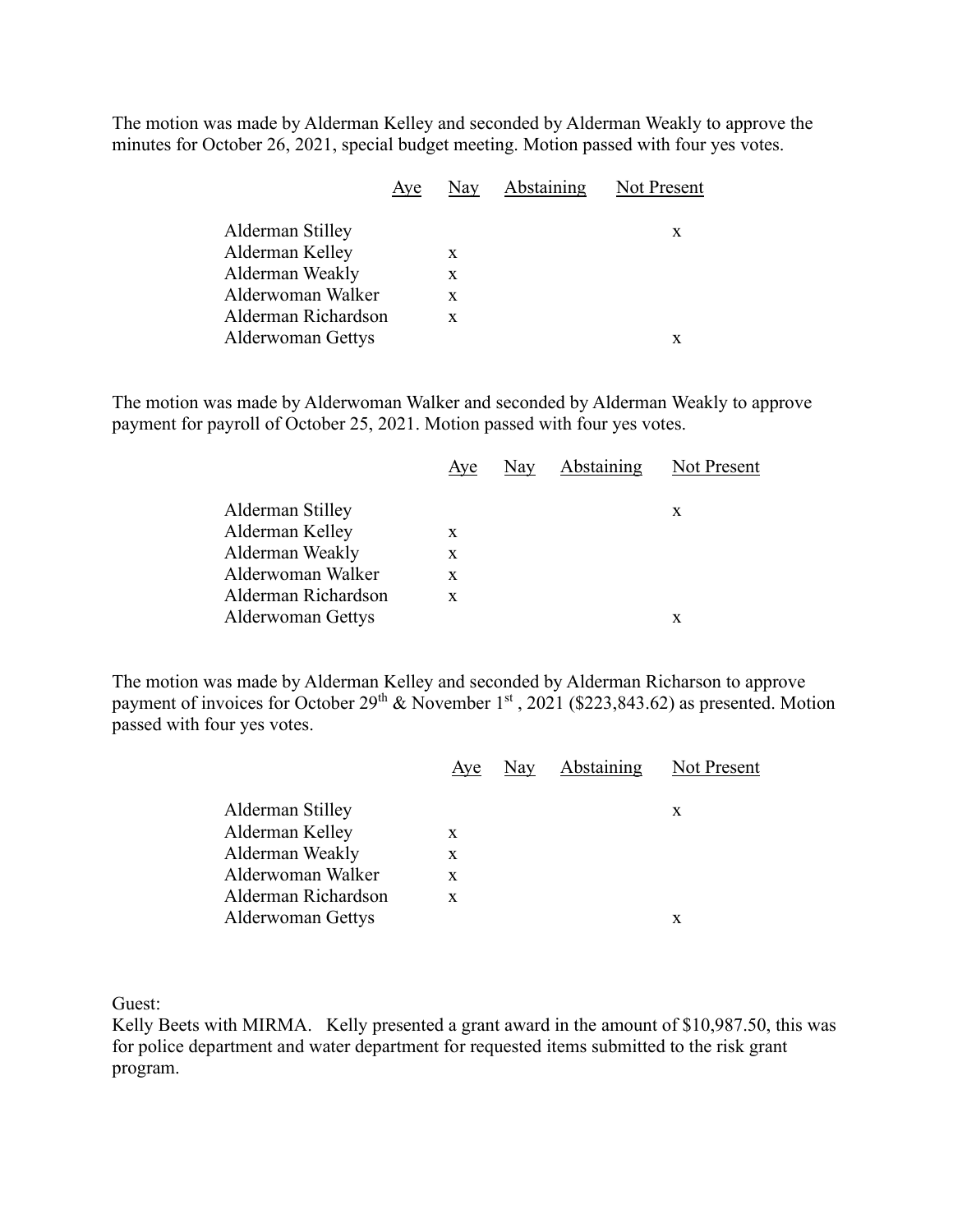Angie Quinlan gave an update on upcoming events the chamber has planned as well as an overview of the year. The chamber is also hosting an appreciation dinner and for members to attend on November 9<sup>th</sup>.

The motion was made by Alderman Kelley and seconded by Alderman Richardson to approve the purchase for rubber mulch from All Inclusive Rec in the amount of \$11,917.00. Motion was passed with four yes votes.

|                          | Aye | Nay | Abstaining | Not Present |
|--------------------------|-----|-----|------------|-------------|
| Alderman Stilley         |     |     |            | X           |
| Alderman Kelley          | X   |     |            |             |
| Alderman Weakly          | X   |     |            |             |
| Alderwoman Walker        | X   |     |            |             |
| Alderman Richardson      | X   |     |            |             |
| <b>Alderwoman Gettys</b> |     |     |            | x           |

The motion was made by Alderman Kelley and seconded by Alderman Richardson to move three CD's in the amount of \$100,000 each to West Plains Bank, one for a 12 month, 24 month and 36 month term. Motion passed with four yes votes.

|                          | Aye | Nay Abstaining | Not Present |
|--------------------------|-----|----------------|-------------|
| Alderman Stilley         |     |                | X           |
| Alderman Kelley          | X   |                |             |
| Alderman Weakly          | X   |                |             |
| Alderwoman Walker        | X   |                |             |
| Alderman Richardson      | X   |                |             |
| <b>Alderwoman Gettys</b> |     |                | х           |

The motion was made by Alderman Kelley and seconded by Alderman Weakly to purchase a Swenson spreader with stand and installation in the amount of \$15,569.00 from Viking Cives. Motion passed with four yes votes.

|                  | Aye | <u>Nay</u> Abstaining Not Present |  |
|------------------|-----|-----------------------------------|--|
| Alderman Stilley |     |                                   |  |
| Alderman Kelley  | x   |                                   |  |
| Alderman Weakly  |     |                                   |  |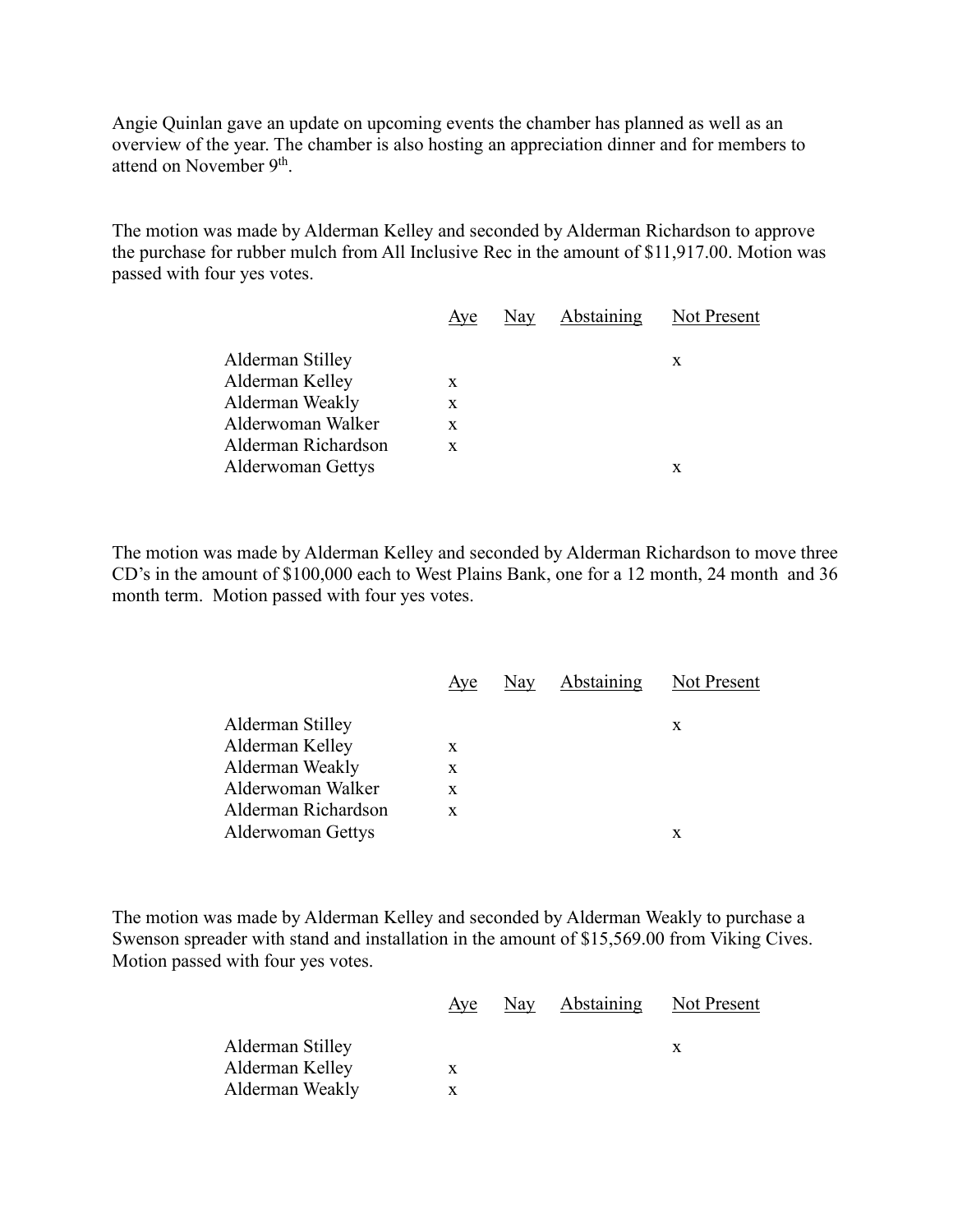| Alderwoman Walker   |  |  |
|---------------------|--|--|
| Alderman Richardson |  |  |
| Alderwoman Gettys   |  |  |

Bill 114 to become Ordinance 2021-114 (Amending Section 9-5). The motion was made by Alderman Weakly and seconded by Alderman Kelley to place Bill 114 on first reading by title only. Motion passed with four roll call votes.

|                          | Aye | Nay | Abstaining | Not Present |
|--------------------------|-----|-----|------------|-------------|
| Alderman Stilley         |     |     |            | X           |
| Alderman Kelley          | X   |     |            |             |
| Alderman Weakly          | X   |     |            |             |
| Alderwoman Walker        | X   |     |            |             |
| Alderman Richardson      | X   |     |            |             |
| <b>Alderwoman Gettys</b> |     |     |            |             |

Bill 114 to become Ordinance 2021-114 (Amending Section 9-5). The motion was made by Alderman Richardson and seconded by Alderwoman Walker to place Bill 114 on second and final reading by title only. Motion passed with four roll call votes.

|                          | Aye | Nay | Abstaining | Not Present |
|--------------------------|-----|-----|------------|-------------|
| Alderman Stilley         |     |     |            | X           |
| Alderman Kelley          | X   |     |            |             |
| Alderman Weakly          | X   |     |            |             |
| Alderwoman Walker        | X   |     |            |             |
| Alderman Richardson      | X   |     |            |             |
| <b>Alderwoman Gettys</b> |     |     |            | x           |
|                          |     |     |            |             |

The motion was made by Alderman Kelley and seconded by Alderman Weakly to close this part of the meeting pursuant to Section 610.021 (1), (2) or (3). Motion passed with four roll call votes.

|                          | Aye | Nay | Abstaining | <b>Not Present</b> |
|--------------------------|-----|-----|------------|--------------------|
| Alderman Stilley         |     |     |            | X                  |
| Alderman Kelley          | X   |     |            |                    |
| Alderman Weakly          | X   |     |            |                    |
| Alderwoman Walker        | X   |     |            |                    |
| Alderman Richardson      | X   |     |            |                    |
| <b>Alderwoman Gettys</b> |     |     |            | х                  |